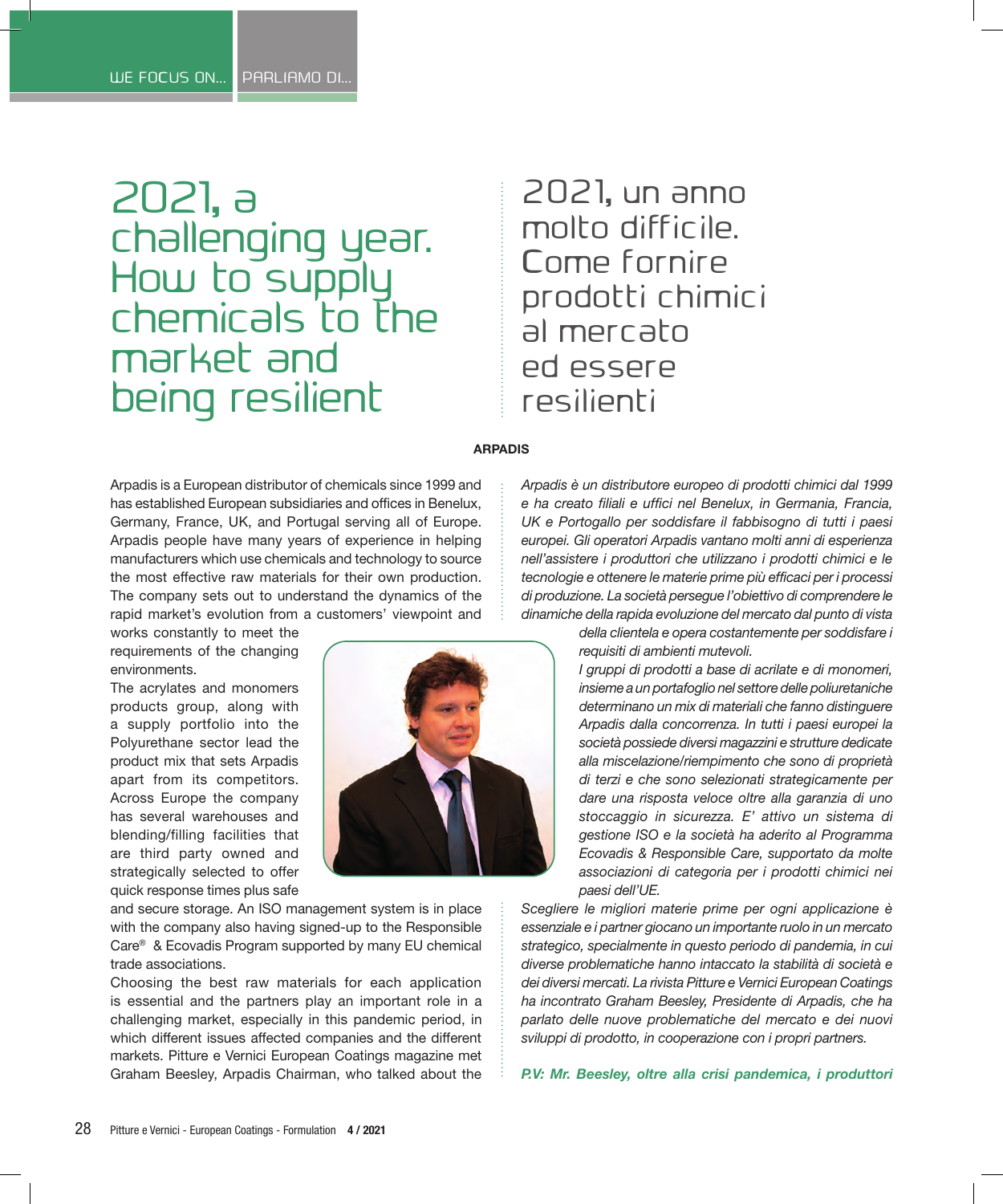new market issues and new product developments in cooperation with their partners.

#### **P.V.: Mr. Beesley, in addition to the pandemic crisis, manufacturers of raw materials are dealing with substantial**

**raw materials price increases and products shortage in some areas. What is the main issue for Arpadis in this period and how did you face it in Europe?**

**G.B.:** The sole issue for us is how we both serve our customers, and work with our suppliers in these unprecedented times, to deliver satisfaction and therefore to facilitate a stronger Arpadis. Our customers are asking, first and foremost, that we keep them supplied with product. The well documented issues on global supply are giving practically all buyers a headache at present. What has served as a sound procurement plan up to now, has very often been simply blown off course. The Arpadis approach to sourcing raw materials for our customers has in many cases been a big support: we have long term supply partners both in Europe and globally, who have worked hard to maintain their supply to us, so we can avoid letting our customers down. Additionally, we have been able to focus efforts on helping our core customers, even if the challenge is with new products and suppliers, so in that sense we can act as a resource to solve some tough problems; we would not have imagined, for example, that we would be setting us supply of normally commodity products from Italy to Scandinavia, but if the need is there we can respond!

Further, a year ago we would not have imagined the need to organize airfreighted product from Asia to Europe. It is also important to mention our network of local storage, which, along with our responsive logistical team, has been a recent big factor in solving critical supply issues. Lastly, there is a massive increase in complexity in the back office to just book and ship product. It's hard to find transport, suppliers to us are changing pick up slots at the last minute, and deep-sea arrivals are delayed. Through this chaos we see it as our job to help our customers with as much reliability and certainty as possible, even if it means our own team are burning the midnight oil.

**P.V.: You have a strong competence and skills in areas that support the coatings sector, like acrylates, polyhydric alcohols, phthalates and monomers and also into polyurethane market. What is the main market need according to your point of view? Do you see greener perspectives using bio-based chemicals?** 

**G.B.:** Historically, our business model is centered around



*di materie prime sono alle prese con aumenti sostanziali dei prezzi delle materie prime e con la carenza di prodotti in alcune aree. Qual è la principale tematica per Arpadis in questo periodo e come l'avete affrontata in Europa? G.B: Il tema essenziale per noi è come* 

*offrire servizi alla nostra clientela e lavorare con i nostri fornitori in un periodo mai vissuto prima, così da dare soddisfazione agevolando quindi il consolidamento della posizione di Arpadis. La clientela chiede, prima di tutto, di ricevere le forniture di prodotti e, attualmente, i problemi ben documentati della distribuzione globale provocano nella realtà agli acquirenti "un vero e proprio mal di testa". Tutto quello che finora è risultato essere un piano di approvvigionamento adeguato, è stato poi vanificato. L'approccio di Arpadis all'approvvigionamento di materie prime per i nostri clienti è stato in molti casi di grande aiuto: abbiamo soci fornitori a lungo termine sia in Europa che nel resto del mondo, che hanno lavorato intensamente per continuare ad erogare forniture, a garanzia della soddisfazione del cliente. Inoltre, siamo riusciti a concentrare i nostri sforzi nell'assistenza fornita ai nostri clienti chiave anche se le criticità permangono sia relativamente ai nuovi prodotti che ai fornitori; quindi, in tal senso, giochiamo un ruolo come risorsa per la risoluzione di alcuni problemi importanti; non avremmo mai immaginato, ad esempio, di doverci impegnare nella fornitura di prodotti di prima necessità dall'Italia alla Scandinavia, ma rispondiamo anche a questa esigenza! Oltre a questo, un anno fa, non avremmo mai immaginato di dover organizzare spedizioni di prodotti via aerea dall'Asia all'Europa. E' altresì importante ricordare la rete di stoccaggio locale, che, insieme al nostro efficiente team logistico, ha rappresentato un fattore determinante nella soluzione di casi critici di fornitura.*

*Infine, si assiste ad un consistente incremento della complessità del lavoro d'ufficio a monte, per prenotare e inviare il prodotto. E' difficile trovare le modalità di trasporto, i fornitori modificano i punti di raccolta all'ultimo minuto e gli arrivi via mare registrano ritardi. In questo grande caos, il nostro ruolo è quello di aiutare la clientela con la massima affidabilità e certezze anche se questo significa operare senza sosta.*

*P.V. Avete una grande competenza e abilità in aree che supportano il settore dei rivestimenti, come quelle delle acrilate, alcoli polivalenti, ftalati e monomeri e anche sul mercato dei poliuretani. Quali sono le principali esigenze del mercato dal vostro punto di vista? Vedete prospettive più ecologiche grazie all'utilizzo dei prodotti chimici di origine naturale?*

*G.B.: Da sempre, il nostro modello di lavoro si incentra sull'utilizzo*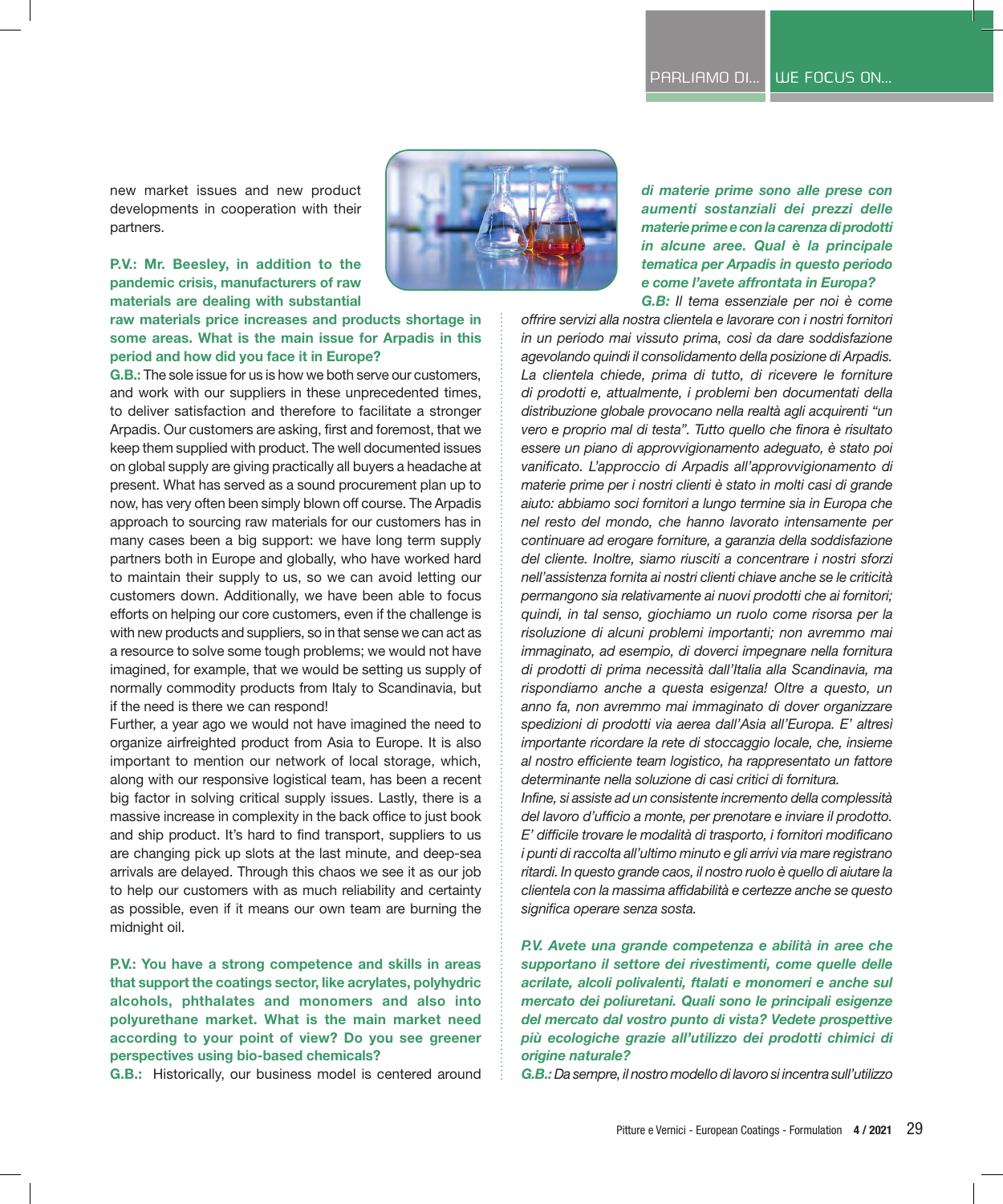commoditized nature of many of these products. We have to be resilient to the constant demand and supply dynamics where on time in full (OTIF) is key to our customers, alongside an accurate market intel viewpoint.

Green and Sustainable trends are hitting the industry more than ever – what has been talked about for 15 years is now becoming reality because the "nice to have" of the past is becoming the entry ticket to business now. The difference is end consumers, through their suppliers demanding products with a better score on renewability and sustainability. While there is an appetite for change the alignment of all the commercial and technical demands can though prove challenging. Arpadis is working with several technologies and new suppliers that we expect to prove to be disruptive in the future.

#### **P.V.: The UK is not part of the European Union anymore. Did you face any issues to trade your products in the UK in this period?**

**G.B.:** Arpadis sees its role as helping its customers and suppliers make it easier to do business, whether this be product stored locally or support with legislation and paperwork issues as we saw with Brexit. Thus, we planned well ahead for Brexit, and after a few early issues caused by the new import and export procedures our general business has now settled down

to the new normal. Going forward the UK/Reach impact may prove more challenging, but our job is to facilitate here.

**P.V.: One of your latest agreements** with **partners involved Applied Graphene Materials. Through all the articles we have published during** 



**these years in our magazine, we noticed that the graphene enhances the properties of the anti-corrosion coatings. Are you developing the anti-corrosion market and the graphene market in the different territories in which you trade the product?**

**G.B.:** Our relationship with AGM is very exciting. Whilst anticorrosion is a major selling point, we have been exposed to many more applications this technology avails and with the combined technical resources and commercial expansion, we see a fantastic synergy between our organizations.

**P.V.: With the pandemic crisis we noticed an increase of antimicrobial coatings production. Do you supply** 

*comune di molti di questi prodotti. Dobbiamo essere resilienti per affrontare la domanda costante e le dinamiche di fornitura dove il concetto di "on time in full" (in tempo e completo - OTIF) è essenziale per la clientela, parallelamente ad una indagine di mercato accurata. Le tendenze verso stili di vita verdi e sostenibili hanno sensibilizzato l'industria più che in qualsiasi altro momento storico, e ciò di cui si parla da 15 anni è diventato ora realtà perché "sarebbe bello avere" del passato è diventato il biglietto d'ingresso alle attività. La differenza sta negli utilizzatori finali e fornitori per i prodotti richiesti che registrano i punteggi migliori, in quanto a rinnovabilità e sostenibilità. Se è vero che si sente molto l'esigenza di un cambiamento, l'allineamento di tutte le esigenze tecniche e commerciali può rivelarsi critico. Arpadis opera con diverse tecnologie e nuovi fornitori che si dimostreranno grandi innovatori per il futuro.*

### *P.V. La Gran Bretagna non fa più parte dell'Unione Europea. Avete affrontato problemi nelle attività di commercio dei vostri prodotti in GB in questo periodo?*

*G.B.: Arpadis riconosce che il proprio ruolo nel fornire assistenza alla propria clientela e ai fornitori faciliti il lavoro, sia che il prodotto venga stoccato localmente oppure che sia supportato da normative e da documenti ad hoc come si è visto con la Brexit. Quindi, abbiamo pianificato le attività ben in anticipo della Brexit* 

*e dopo aver incontrato i primi problemi causati dalle nuove procedure di import ed export, le nostre attività generali sono ritornate alla normalità. Proseguendo su questo percorso, l'impatto UK/Reach potrebbe dimostrarsi più difficile, ma il nostro compito è quello di facilitare.*

*PV: Uno dei vostri ultimi accordi con i partner ha coinvolto Applied Graphene Materials. Negli articoli pubblicati in questi anni nella nostra rivista, abbiamo notato che il grafene migliora le proprietà dei rivestimenti anticorrosione. State sviluppando un mercato dei prodotti anticorrosione e di grafene nei vari territori in cui commercializzate il prodotto?*

*G.B.: La nostra relazione con AGM è veramente molto interessante. Se è vero che l'anticorrosione rappresenta una delle principali aree di vendita, abbiamo esteso le serie di applicazioni rese possibili dalla tecnologia e con risorse tecniche congiunte e con l'estensione del raggio d'azione commerciale, vediamo una interessate sinergia fra le nostre organizzazioni.*

## *P.V.: Con la crisi pandemica abbiamo osservato un incremento della produzione di rivestimenti antimicrobici. Rifornite prodotti chimici per questo mercato e cosa ne pensate di questi prodotti?*

*G.B.: Si è osservata una notevole sollecitazione a rifornire*